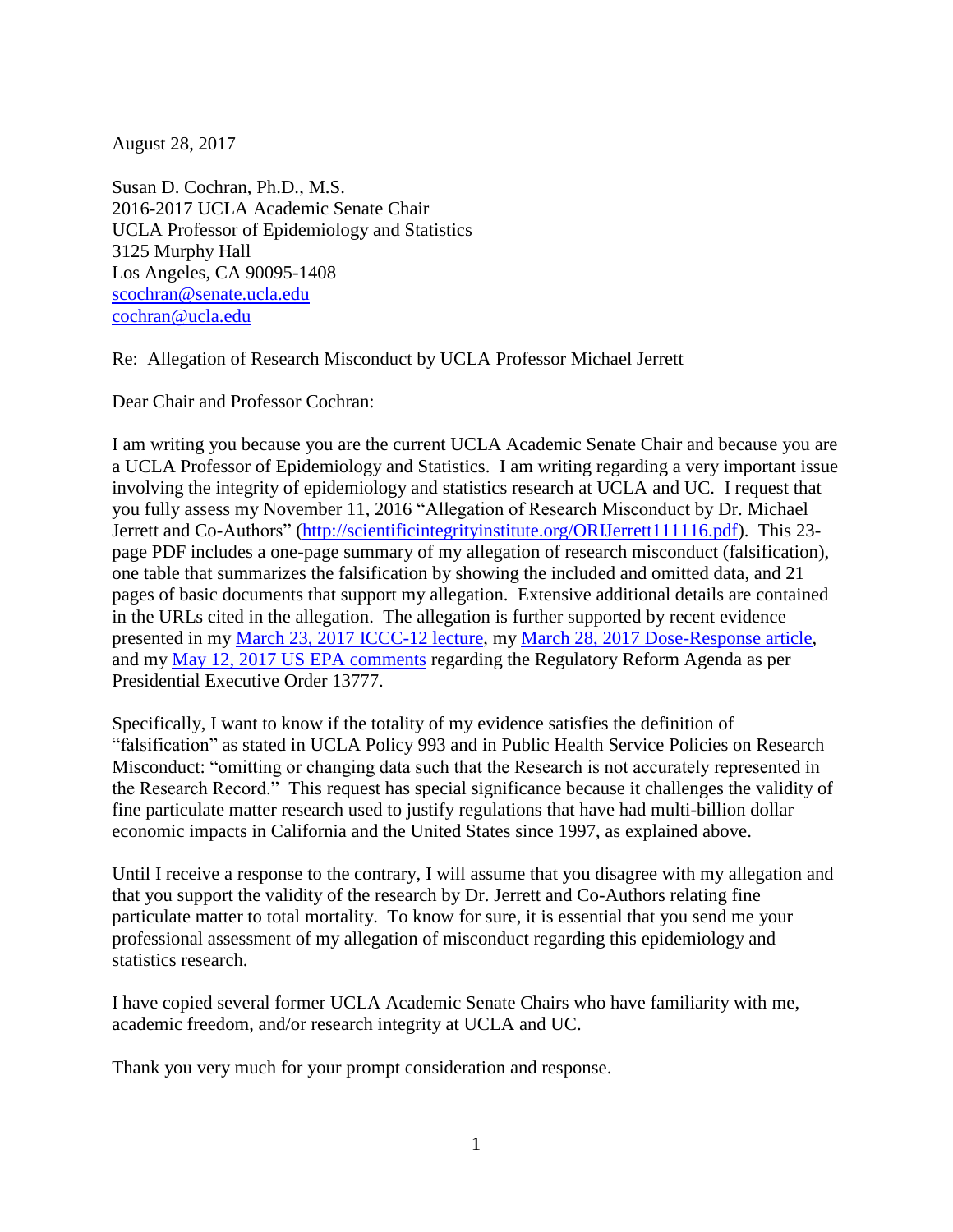Sincerely yours,<br>James E. Enstrom

James E. Enstrom, Ph.D., M.P.H. UCLA and Scientific Integrity Institute Los Angeles, CA 90024 [http://scientificintegrityinstitute.org](http://scientificintegrityinstitute.org/) [jenstrom@ucla.edu](mailto:jenstrom@ucla.edu)

cc: 1993-1994 UCLA Academic Senate Chair Carole E. Goldberg [<goldberg@law.ucla.edu>](mailto:goldberg@law.ucla.edu) 1998-1999 UCLA Academic Senate Chair Vickie M. Mays [<maysv@nicco.sscnet.ucla.edu>](mailto:maysv%40nicco.sscnet.ucla.edu) 2004-2005 UCLA Academic Senate Chair Kathleen L. Komar [<komar@ucla.edu>](mailto:komar@ucla.edu) 2006-2007 UCLA Academic Senate Chair Vivek Shetty [<vshetty@ucla.edu>](mailto:vshetty@ucla.edu) 2008-2009 UCLA Academic Senate Chair Michael S. Goldstein [<msgoldst@ucla.edu>](mailto:msgoldst@ucla.edu) 2010-2011 UCLA Academic Senate Chair Ann R. Karagozian [<ark@seas.ucla.edu>](mailto:ark%40seas.ucla.edu) 2011-2012 UCLA Academic Senate Chair Andrew F. Leuchter [<afl@ucla.edu>](mailto:afl@ucla.edu) 2012-2013 UCLA Academic Senate Chair Linda P. Sarna [<lsarna@sonnet.ucla.edu>](mailto:lsarna%40sonnet.ucla.edu) 2017-2018 UC Academic Senate Chair Shane N. White [<snwhite@dentistry.ucla.edu>](mailto:snwhite%40dentistry.ucla.edu)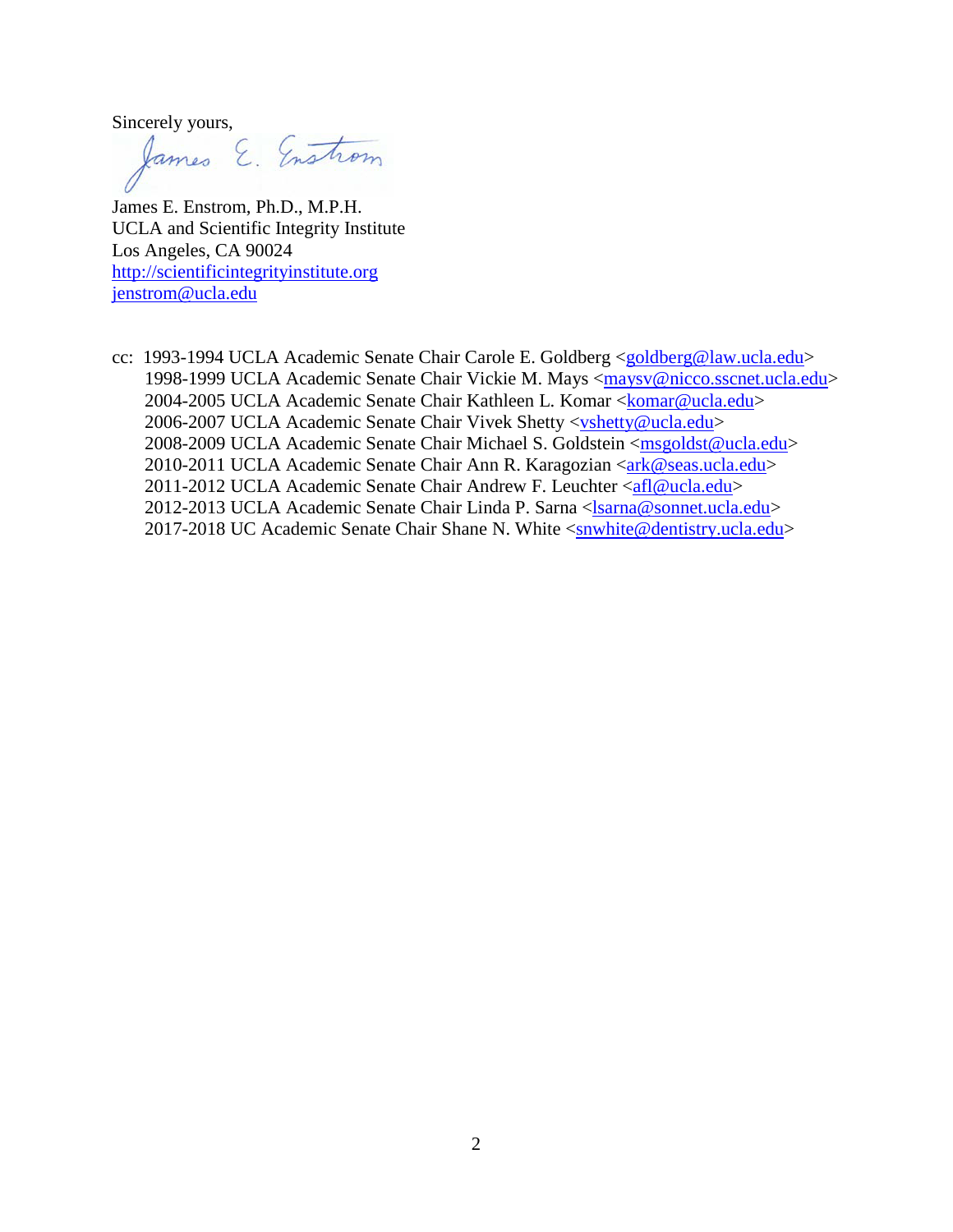Susan D. Cochran [<scochran@senate.ucla.edu>](mailto:scochran@senate.ucla.edu) Susan D. Cochran [<cochran@ucla.edu>](mailto:cochran@ucla.edu)

Carole E. Goldberg [<goldberg@law.ucla.edu>](mailto:goldberg@law.ucla.edu) Vickie M. Mays [<maysv@nicco.sscnet.ucla.edu>](mailto:maysv%40nicco.sscnet.ucla.edu) Kathleen L. Komar [<komar@ucla.edu>](mailto:komar@ucla.edu) Vivek Shetty [<vshetty@ucla.edu>](mailto:vshetty@ucla.edu) Michael S. Goldstein [<msgoldst@ucla.edu>](mailto:msgoldst@ucla.edu) Ann R. Karagozian [<ark@seas.ucla.edu>](mailto:ark%40seas.ucla.edu) Andrew F. Leuchter [<afl@ucla.edu>](mailto:afl@ucla.edu) Linda P. Sarna [<lsarna@sonnet.ucla.edu>](mailto:lsarna%40sonnet.ucla.edu) Shane N. White  $\overline{\leq}$ snwhite@dentistry.ucla.edu>

Bcc: Milloy, Young, Phalen, Malkan, Soon, Briggs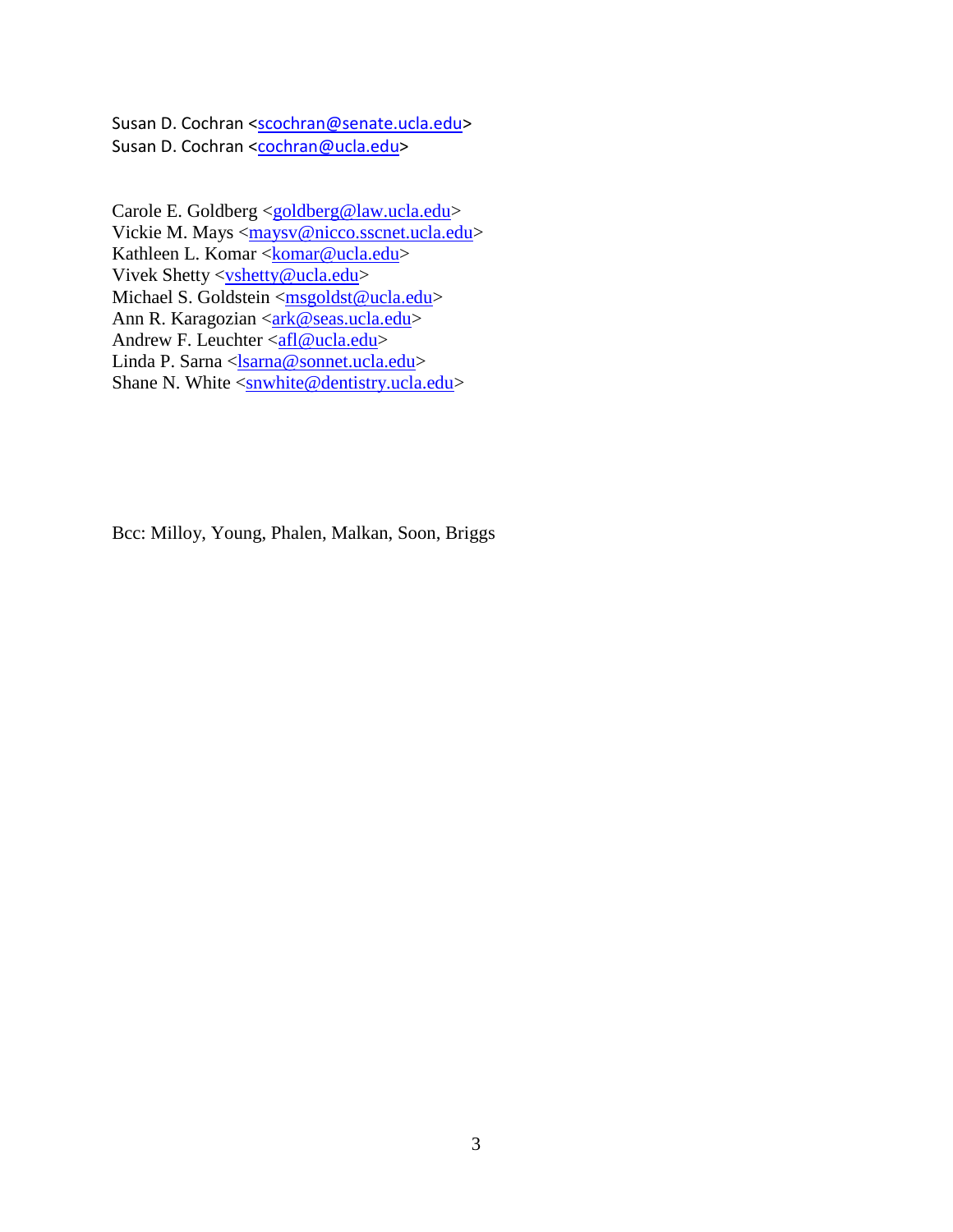## <http://directory.ucla.edu/search.php>

| Sun Aug 27, 2017   Weather: 71°F / 21°C<br><b>SEARCH</b>                                            |              |              |                                               |                  |                                                |  |
|-----------------------------------------------------------------------------------------------------|--------------|--------------|-----------------------------------------------|------------------|------------------------------------------------|--|
| <b>Campus:</b><br><b>Directory</b><br>Map<br><b>Academic</b><br>Calendar<br><b>CAMPUS DIRECTORY</b> |              |              | Ave Apt 10, Los Angeles<br>PORT FIN O 4400 FT | 04-4110          | <b>NY National Divid Ant Pa</b><br>Fine Lister |  |
| Basic Search   Advanced Search<br>Find a $\bullet$ person / $\circ$ department at UCLA              |              | cochran      |                                               |                  |                                                |  |
| People Search: found 10 records                                                                     |              |              |                                               |                  |                                                |  |
| Name/Title                                                                                          | <b>Email</b> | <b>Phone</b> | <b>Department</b>                             | <b>Dept Code</b> |                                                |  |
|                                                                                                     |              |              |                                               |                  |                                                |  |
|                                                                                                     |              |              |                                               |                  |                                                |  |
|                                                                                                     |              |              |                                               |                  |                                                |  |
| Cochran, Susan D.<br>Prof                                                                           | >4           |              | 310-206-9310 Pub Hlth-Epid                    | 1935             |                                                |  |
| Cochran, Susan D.<br>Chair, Academic Senate 2016-17                                                 |              |              | 310-206-3803 Academic Senate 5350             |                  |                                                |  |

## Name **Cochran, Susan D.**

Title Chair, Academic Senate 2016-17 US MAILING ADDRESS: Department Academic Senate Address Murphy Hall, 3125 Mail Code 140801 Admin Code 5350 Phone 310-20**6-3803** Susan D. Cochran UCLA Academic Senate BOX 951408, Murphy Hall, 3125 Los Angeles, CA 90095-1408 [Download vCard](http://directory.ucla.edu/vcard.php?qid=Rk49Q29jaHJhbiUyQytTdXNhbitELg%3D%3D%26Tj1Db2NocmFuJTNCK1N1c2FuJTNCK0Qu%26QURSO1dPUks9JTNCK1VDTEErQWNhZGVtaWMrU2VuYXRlJTNCK0JPWCs5NTE0MDgrTXVycGh5K0hhbGwlMkMrMzEyNSUzQitMb3MrQW5nZWxlcyUzQitDQSUzQis5MDA5NS0xNDA4%26VElUTEU9Q2hhaXIlMkMrQWNhZGVtaWMrU2VuYXRlKzIwMTYtMTc%3D%26T1JHPUFjYWRlbWljK1NlbmF0ZQ%3D%3D%26VEVMO1dPUks9MzEwLTIwNi0zODAz&fn=Cochran%2C+Susan+D.)

- **[Emergency Info](http://map.ais.ucla.edu/go/campus-safety)**
- [Campus Evacuation Areas](http://maps.ucla.edu/campus/?a_layers=lyr_evac)
- $\bullet$
- **Operator**: 310-825-4321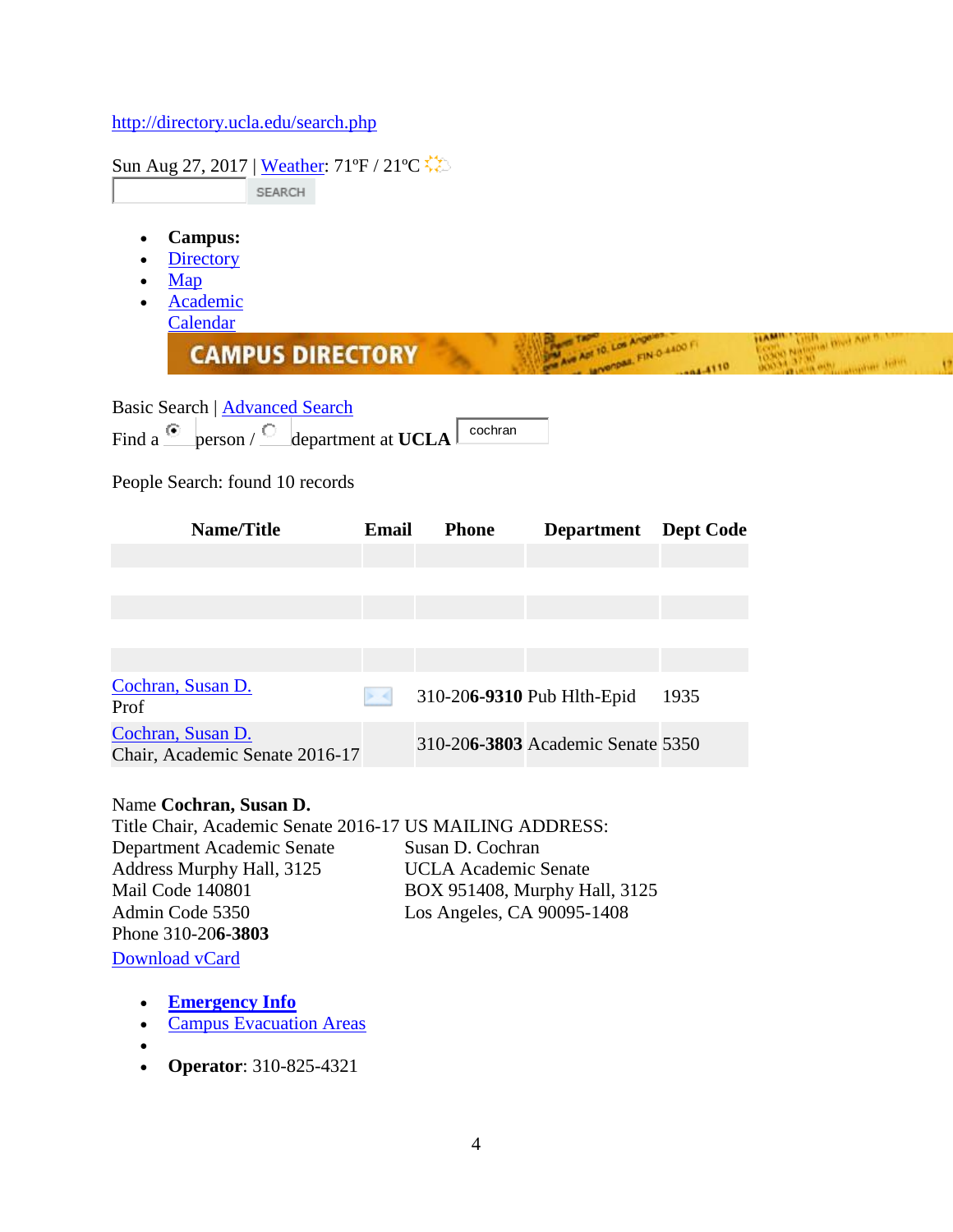As you know, the first version of this same allegation was submitted to UCLA Chancellor Gene D. Block on August 15, 2014 and I have made several requests in 2015 and 2016 to get the allegation properly evaluated by the UCLA Research Integrity Officer in accord with UCLA Policy 993. After reviewing the documents submitted since August 15, 2014, but not the specific documents in the attached PDF, you concluded on October 17, 2016 that "Dr. Enstrom's charges against Professor Michael Jerrett *do not* constitute allegations of research misconduct."

[I request that you reconsider your conclusion after making a careful comparison of Dr. Jerrett's September 1, 2013 *AJRCCM* paper with his October 28, 2011 CARB Final Report and after reading the detailed 2011 and 2013 criticism of his research. My one-page summary and onepage table of results make a strong case that Dr. Jerrett has falsified the relationship between fine particulate matter and total mortality in California in his 2013 *AJRCCM* paper by deliberately omitting: 1) the null findings in his 2011 Report, 2) other null findings that he published during 2000-2011, and 3) the null findings that other authors published during 2000-2011.]

Dr. Jerrett's published claim of a positive relationship between fine particulate matter and total mortality in California is being used as a primary public health justification for the \$38.2 billion SCAQMD 2016 Air Quality Management Plan.

My August 15, 2016 public comments to the SCAQMD Health Effects Officer & ucla sph Grad Ghosh explained that it is inappropriate for SCAQMD to use this claim of a positive relationship when there is overwhelming evidence that no relationship exists in California [\(http://www.aqmd.gov/home/library/clean-air-plans/air-quality-mgt](http://www.aqmd.gov/home/library/clean-air-plans/air-quality-mgt-plan/Draft2016AQMP/2016-aqmp-appendix-i-comment-letter)[plan/Draft2016AQMP/2016-aqmp-appendix-i-comment-letter\)](http://www.aqmd.gov/home/library/clean-air-plans/air-quality-mgt-plan/Draft2016AQMP/2016-aqmp-appendix-i-comment-letter) (letter #7).

[In order to get an independent formal assessment of my allegation, I have submitted it to the U.S. Department of Health and Human Services Office of Research Integrity. In addition, I am seeking assessments from several scientists, including UCLA professors and air pollution experts in Washington, D.C.]

[has epidemiologic training () and be my UCLA mentor Lester Breslow, M.D., M.P.H., held her in high regard.. I have had a long career at the UCLA School of Public Health, but we have never met. I am the only scientific collegiage of Dr. Breslow to be mentioned in his April xx, 2012 NYT obituary ( ).]